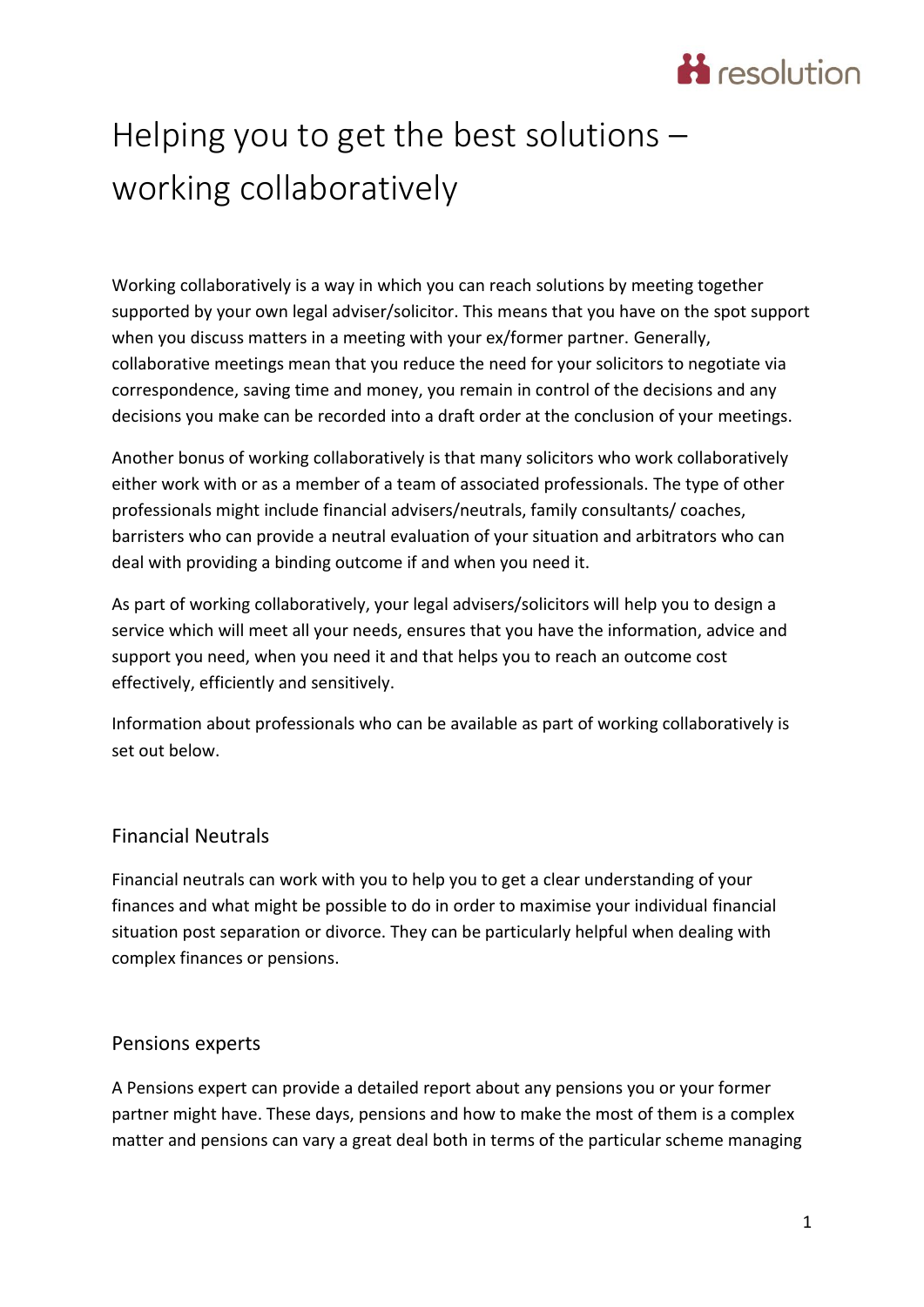them and in value. We will discuss this with you and can advise you when it is important for you to have expert help with your pensions.

# Early Neutral Evaluation

Early neutral evaluation involves a qualified professional (often a barrister) assessing your situation and providing you with an assessment or evaluation of how a Court might act when looking at your particular circumstances. Early Neutral Evaluation can be particularly helpful in complex financial matters or where you need to have some kind of indication of what a Court might decide.

# Family Consultants and Coaches

Family Consultants and Coaches are therapeutic professionals who provide specialised support to individuals dealing with family separation or divorce. They can help you to think about what is important for you for the future, to support you with the emotional and practical matters either before or during the time you are looking to reach solutions. They can also help with how best to support your children after you have separated and how to build a parenting relationship for the future.

## Parenting Co-ordination

If or when you have found it difficult to communicate as parents or when you have an order from the Court about arrangements for your children, it can be difficult to know how best to put it into action. Parenting Co-ordinators help you to move forwards, find ways to communicate together as your children's parents and are on hand to make a decision if you get stuck with arrangements.

## Mediation

Mediation is an informal way of reaching proposals together about the future. It involves meeting with your former partner and with a mediator who is trained to help you both look at how you might reach a solution that works for both of you, for your children (if you are parents) and for your future. Mediation is flexible and can be designed in a range of ways to meet your needs. If you have chosen to work collaboratively and you have a particular issue you would like to discuss and agree together before resuming your meetings with your legal advisers/solicitors, (details of arrangements for your children for example), working with a